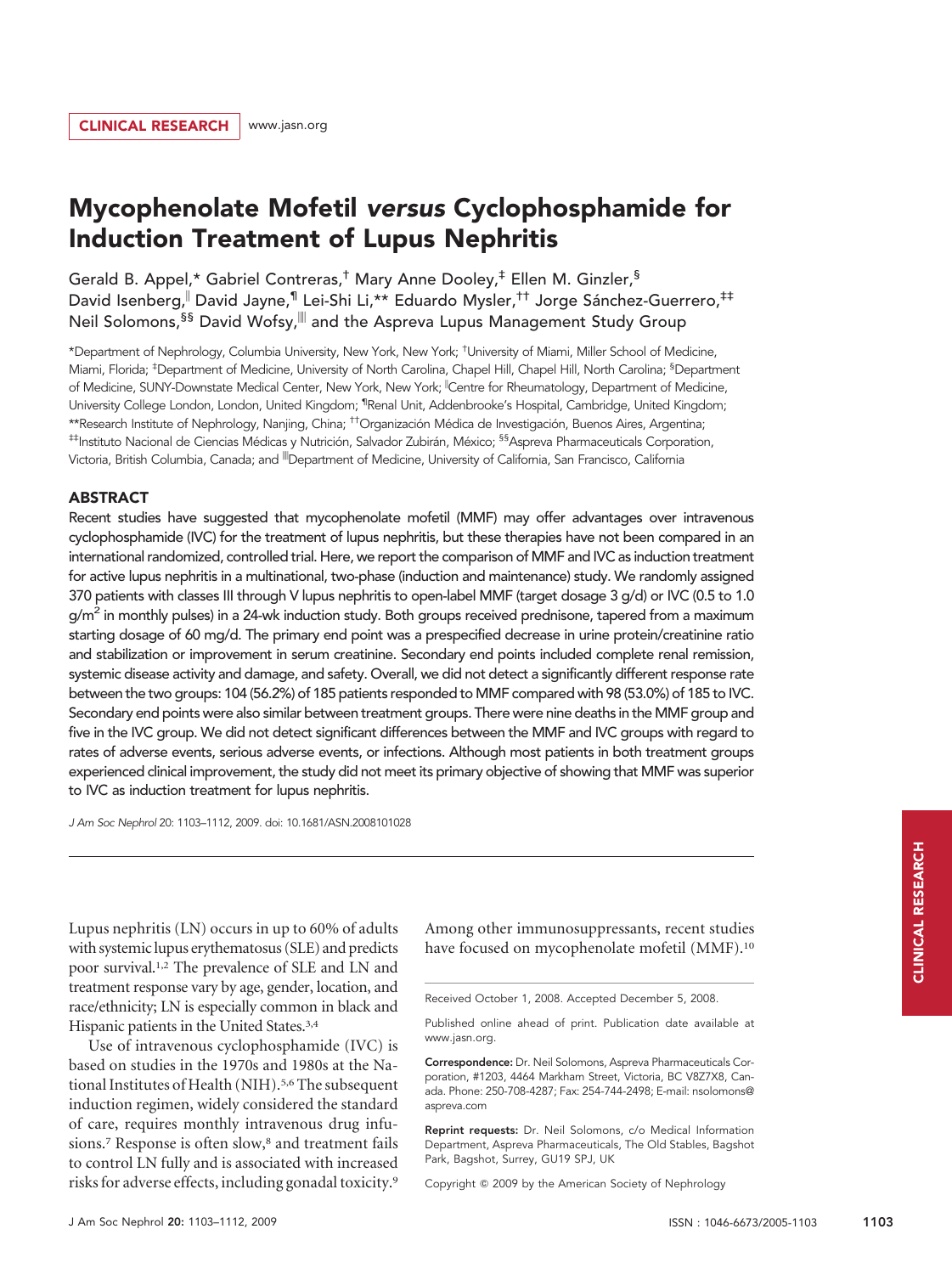Unlike IVC, MMF has not been associated with an increased risk for bladder or ovarian toxicity in LN10 or during long-term use after transplantation.<sup>11</sup>

MMF was at least as effective as IVC in induction treatment in previous trials in Hong Kong,12,13 Malaysia,14 China,15 and the United States.16 Meta-analyses of these and smaller trials suggested that MMF may offer advantages over IVC, but they have not yet been compared in an international randomized, controlled trial.17–19 We therefore undertook one of the largest studies to date in patients with LN, a two-part trial to assess the efficacy and safety of MMF as induction therapy and subsequently as maintenance therapy for LN. This report describes the comparison of MMF with IVC, both with corticosteroids, for the induction treatment of active classes III, IV, and V LN. The hypothesis was that more patients with LN would respond to MMF than to IVC during 24 wk.

# RESULTS

# **Demographics**

Of 460 patients screened, 370 were randomly assigned (Figure 1). Most patients excluded did not meet the study criteria for baseline disease. At baseline, all patients enrolled had active proliferative (class III/IV) and/or membranous (class V) LN. Demographics and baseline disease characteristics were similar between the treatment groups (Table 1). Six randomly assigned patients (one in the MMF group and five in the IVC group) were excluded from the safety analysis because they received no study drug. At week 24, 306 (82.7%) patients remained in the study. In the MMF group, 35 (18.9%) patients withdrew from the study, compared with 29 (15.7%) in the IVC group. The reasons for withdrawal before 24 wk in both groups are described in Table 2. There were no crossovers between treatments during the study.

## Exposure

The median dosage was calculated for 179 patients in the MMF group as 2.6 g/d; median average dosage was similar for each of the racial groups (white 2.6 g/d; Asian 2.6 g/d; black 2.4 g/d; and other 2.8  $g/d$ ). The corresponding mean  $\pm$  SD average dosage was  $2.47 \pm 0.58$  g/d. A maximum MMF dosage of 2.5 to 3.0 g/d was achieved in 168 (91.3%) of 184 patients. For 180 patients in the IVC group and for patients in each of the selfreported racial groups, the median number of doses was 6.0. Overall, the median total dosage per infusion of IVC was 0.75 g/m<sup>2</sup>; the median total dosage per infusion was slightly higher in the "other" and black racial groups (0.840 and 0.875  $g/m^2$ , respectively) compared with the Asian and white groups (0.785 and 0.750  $g/m^2$ , respectively). The corresponding mean number of doses of IVC was  $5.6 \pm 1.1$ . The mean duration of treatment was 156.2 d for the MMF group and 162.5 d for the IVC



**Figure 1.** Patient disposition. \*Hepatitis/cytomegalovirus infection (n = 16) or other illness (n = 4). ACR, American College of Rheumatology.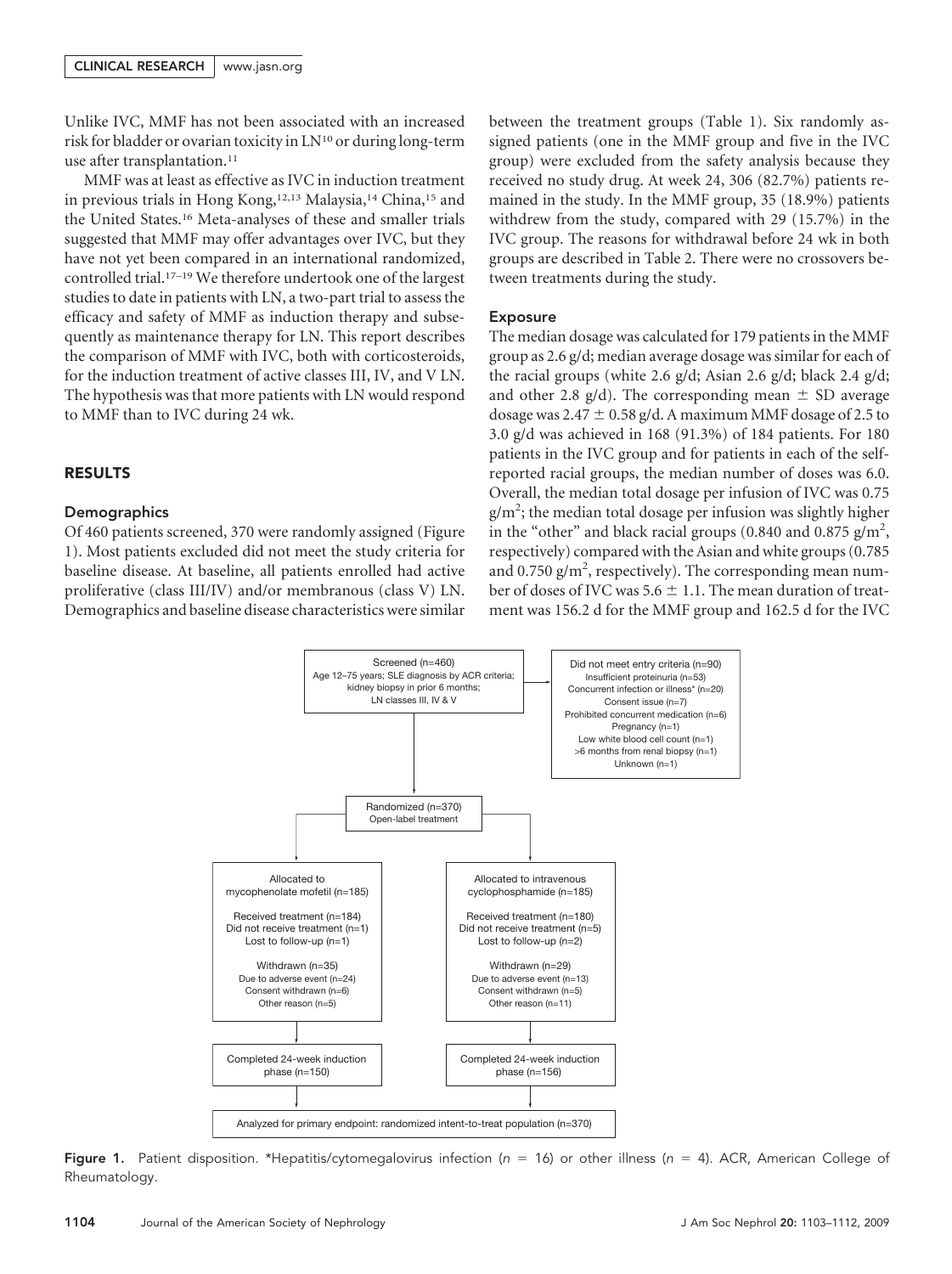Table 1. Demographics and baseline disease characteristics<sup>a</sup>

| Characteristic                                                                                                    | MMF ( $n = 185$ )                | $IVC (n = 185)$                              | Total ( $N = 370$ )                           |
|-------------------------------------------------------------------------------------------------------------------|----------------------------------|----------------------------------------------|-----------------------------------------------|
| Gender (n [%])                                                                                                    |                                  |                                              |                                               |
| male                                                                                                              | 28 (15.1)                        | 29 (15.7)                                    | 57 (15.4)                                     |
| female                                                                                                            | 157 (84.9)                       | 156 (84.3)                                   | 313 (84.6)                                    |
| Race (n [%])                                                                                                      |                                  |                                              |                                               |
| white                                                                                                             | 75 (40.5)                        | 72 (38.9)                                    | 147 (39.7)                                    |
| Asian                                                                                                             | 62 (33.5)                        | 61 (33.0)                                    | 123 (33.2)                                    |
| otherb                                                                                                            | 48 (25.9)                        | 52 (28.1)                                    | 100 (27.0)                                    |
| Ethnicity (n [%])                                                                                                 |                                  |                                              |                                               |
| Hispanic                                                                                                          | 64 (34.6)                        | 67 (36.2)                                    | 131 (35.4)                                    |
| non-Hispanic                                                                                                      | 121 (65.4)                       | 118 (63.8)                                   | 239 (64.6)                                    |
| Region (n [%])                                                                                                    |                                  |                                              |                                               |
| Asia                                                                                                              | 57 (30.8)                        | 60 (32.4)                                    | 117 (31.6)                                    |
| Latin America                                                                                                     | 56 (30.3)                        | 50 (27.0)                                    | 106 (28.6)                                    |
| United States/Canada                                                                                              | 37 (20.0)                        | 38 (20.5)                                    | 75 (20.3)                                     |
| rest of world                                                                                                     | 35 (18.9)                        | 37 (20.0)                                    | 72 (19.5)                                     |
| Renal biopsy class (n [%])                                                                                        |                                  |                                              |                                               |
| $III/III + V$                                                                                                     | 32 (17.3)                        | 26 (14.1)                                    | 58 (15.7)                                     |
| $IV/IV + V$                                                                                                       | 124 (67.0)                       | 128 (69.2)                                   | 252 (68.1)                                    |
| V only                                                                                                            | 29 (15.7)                        | 31(16.8)                                     | 60 (16.2)                                     |
| Scarring on renal biopsy (n [%]) <sup>c</sup>                                                                     | 66 (35.7)                        | 56 $(30.3)^\text{d}$                         | 122 $(33.0)^d$                                |
| Serum creatinine (µmol/L [mg/dl];<br>mean $\pm$ SD)                                                               | $108.6 \pm 1.2$ (97.2 $\pm$ 1.1) | $92.7 \pm 1.0$ (56.9 $\pm$ 0.6) <sup>d</sup> | $100.6 \pm 1.1$ (80.0 $\pm$ 0.9) <sup>d</sup> |
| Urine protein/creatinine ratio (mean ± SD)<br>Range of GFR (ml/min per 1.73 m <sup>2</sup> ; n [%] <sup>d,g</sup> | $4.1 \pm 4.2^{\circ}$            | $4.1 \pm 3.2^f$                              | $4.1 \pm 3.7$ <sup>e,f</sup>                  |
| $\geq 90$                                                                                                         |                                  |                                              |                                               |
|                                                                                                                   | 80 (43.2)                        | 86 (46.7)                                    | 166 (45.0)                                    |
| $\geq 60$ to <90                                                                                                  | 53 (28.6)                        | 52 (28.3)                                    | 105 (28.5)                                    |
| $\geq$ 30 to $<$ 60<br>$<$ 30                                                                                     | 32 (17.3)                        | 34 (18.5)                                    | 66 (17.9)                                     |
|                                                                                                                   | 20 (10.8)                        | 12(6.5)                                      | 32(8.7)                                       |
| Range of anti-dsDNA antibody titer<br>(IU/ml; $n$ [%]) <sup>h</sup>                                               |                                  |                                              |                                               |
|                                                                                                                   |                                  |                                              |                                               |
| <30 (negative)                                                                                                    | 32 (18.4)<br>25 (14.4)           | 23 (13.5)                                    | 55 (15.9)                                     |
| 30 to 60 (low positive)                                                                                           |                                  | 24 (14.0)                                    | 49 (14.2)                                     |
| >60 to 200 (positive)                                                                                             | 52 (29.9)                        | 40 (23.4)<br>84 (49.1)                       | 92 (26.7)                                     |
| >200 (strong positive)                                                                                            | 65 (37.4)                        |                                              | 149 (43.2)                                    |
| Range of C3 concentration (g/L; $n$ [%]) <sup>i</sup><br>>1.8                                                     | 1(0.6)                           | 1(0.6)                                       | 2(0.6)                                        |
|                                                                                                                   | 50 (28.4)                        | 34 (19.5)                                    | 84 (24.0)                                     |
| 0.9 to 1.8 (normal)<br>$<$ 0.9 (low)                                                                              |                                  |                                              |                                               |
| Range of C4 concentration (g/L; n [%]) <sup>j</sup>                                                               | 125 (71.0)                       | 139 (79.9)                                   | 264 (75.4)                                    |
| >0.47                                                                                                             |                                  |                                              |                                               |
|                                                                                                                   | 2(1.1)                           | 1(0.6)                                       | 3(0.9)                                        |
| 0.16 to 0.47 (normal)<br>< 0.16                                                                                   | 70 (39.8)                        | 47 (27.2)                                    | 117 (33.5)                                    |
|                                                                                                                   | 104 (59.1)                       | 125 (72.3)                                   | 229 (65.6)                                    |
| Age at enrollment (yr; mean $\pm$ SD)                                                                             | $32.4 \pm 11.2$                  | $31.3 \pm 10.3$                              | $31.9 \pm 10.7$                               |
| Age at diagnosis of lupus nephritis<br>(yr; mean $\pm$ SD)                                                        | $30.2 \pm 11.0$                  | $28.8 \pm 10.2$                              | $29.5 \pm 10.6$                               |
| Time since diagnosis of lupus nephritis<br>(yr; median [range]) <sup>k</sup>                                      | 1.0(1 to 21)                     | 1.0 (1 to 23)                                | 1.0 (1 to 23)                                 |

aAnti-dsDNA, antibodies reactive to double-stranded DNA; C3, complement factor 3; C4, complement factor 4.

b<sub>Race self-reported as black (46), Mexican-Mestizo (28), mixed race (9), Hispanic (3), North African (2), Chinese (1), South/Central America/Caribbean (3), Native</sub> American (1), Pacific Islander (1), Eritrean (1), East Indian (1), Middle Eastern (1), Latin (1), brown (1), or white (1).

<sup>c</sup>Scarring defined according to ISN classification of class III/IV active/chronic lupus nephritis.<sup>20</sup>

dData missing for one patient in the IVC group.

 ${}^{f}n = 181.$ 

<sup>9</sup>GFR was estimated by the Modification of Diet in Renal Disease method.<sup>21</sup>

hData missing for 11 patients in the MMF group and for 14 patients in the IVC group.

i Data missing for nine patients in the MMF group and for 11 patients in the IVC group.

j Data missing for nine patients in the MMF group and for 12 patients in the IVC group.  $k$ Time since diagnosis was rounded up to 1.0 yr for patients whose time was <1 yr.

 $^{\circ}n = 180.$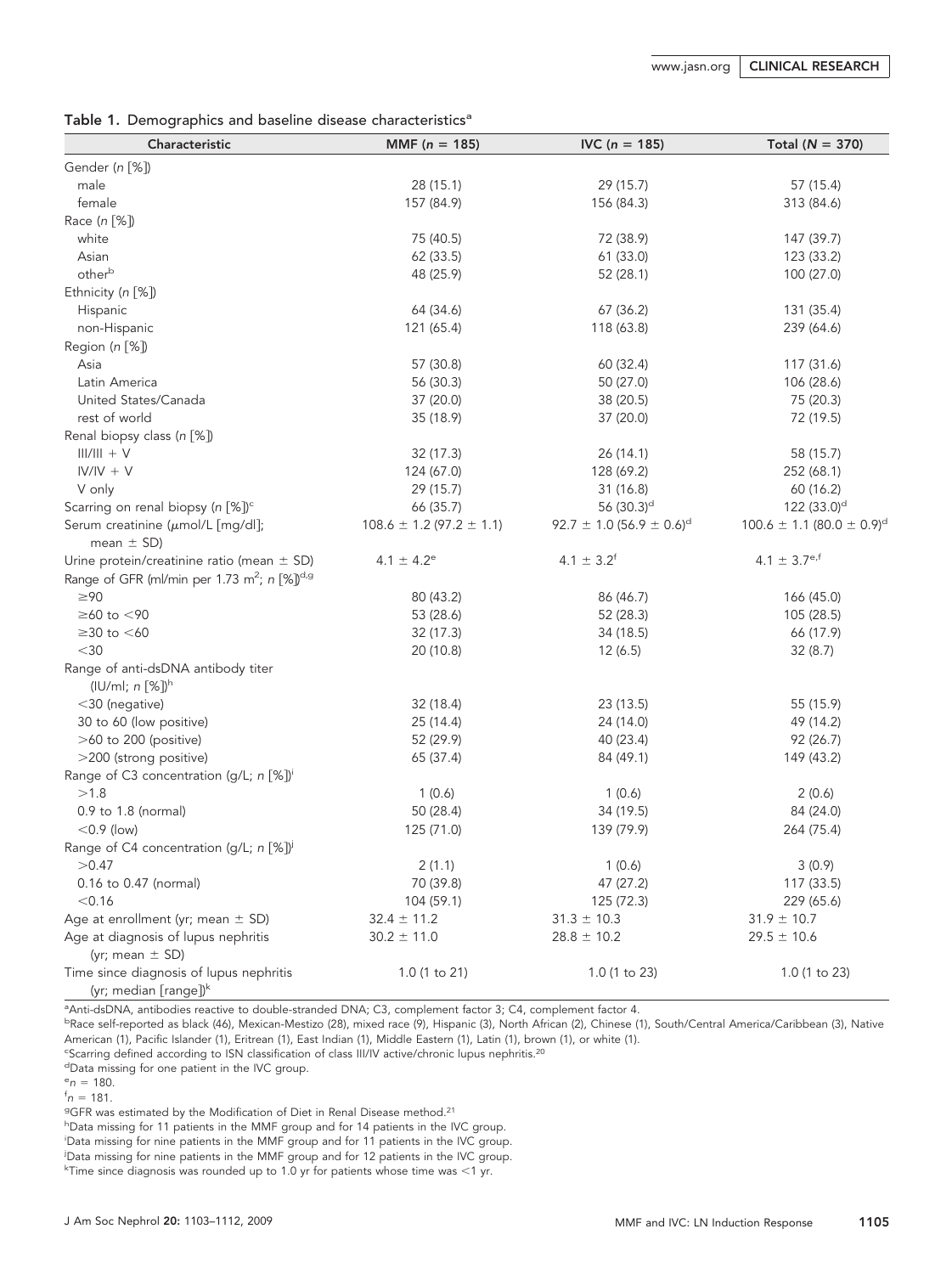| Parameter                                       | <b>MMF</b>         | <b>IVC</b>           |  |
|-------------------------------------------------|--------------------|----------------------|--|
|                                                 | $(n = 185; n$ [%]) | $(n = 185; n \le 8)$ |  |
| Completed 24-wk open-label induction phase      | 150 (81.1)         | 156 (84.3)           |  |
| Total no. of patients withdrawn prematurely     | 35(18.9)           | 29(15.7)             |  |
| Reasons for withdrawal from induction phase     |                    |                      |  |
| adverse event                                   | 21(60.0)           | 12 (41.4)            |  |
| deterioration with respect to serum             | 0(0.0)             | 2(6.9)               |  |
| creatinine after 12 and 16 wk of treatment      |                    |                      |  |
| dosage reduction of MMF $\leq$ g/d for $>$ 14 d | 1(2.9)             | 0(0.0)               |  |
| lost to follow-up                               | 1(2.9)             | 2(6.9)               |  |
| patient died                                    | 3(8.6)             | 1(3.4)               |  |
| patient withdrew consent                        | 6(17.1)            | 5(17.2)              |  |
| physician decision                              | 1(2.9)             | 3(10.3)              |  |
| sponsor decision                                | 2(5.7)             | 1(3.4)               |  |
| noncompliance                                   | 0(0.0)             | 1(3.4)               |  |
| reason not noted                                | 0(0.0)             | 2(6.9)               |  |

|  | Table 2. Summary of reasons for premature withdrawal from treatment (intention-to-treat population) |  |  |
|--|-----------------------------------------------------------------------------------------------------|--|--|
|--|-----------------------------------------------------------------------------------------------------|--|--|

group. Overall, the mean dosage of prednisone did not differ between groups (25.8 and 26.0 mg/d for the MMF and IVC groups, respectively), and the steady decrease in prednisone dosage in each group during the course of the 24-wk induction phase was consistent with the mandated steroid-tapering schedule (Supplemental Figure 1). The numbers of patients receiving concomitant medications were mostly similar between treatment groups.

## **Efficacy**

The primary efficacy end point was achieved in 104 (56.2%) patients receiving MMF, compared with 98 (53.0%) patients receiving IVC (odds ratio [OR] 1.2; 95% confidence interval [CI] 0.8 to 1.8;  $P = 0.58$ ; Figure 2). There were statistically significant interactions between treatment group and race  $(P = 0.047)$  and between treatment group and region  $(P = 0.069)$ . In the sensitivity analysis, the number of patients



Figure 2. Response rates of study population and by racial group.

achieving the primary efficacy end point was not statistically significantly different between treatment groups, irrespective of adjustment for covariates. Data for the per-protocol population was supportive of that observed for the intention-totreat population; the primary efficacy end point was achieved by 86 (63.7%) of 135 patients in the MMF group compared with 89 (57.1%) of 156 patients in the IVC group (OR 1.4; 95% CI 0.8 to 2.2;  $P = 0.32$ ). Response rates according to self-classification of race with MMF and IVC were similar for Asian (33 [53.2%] of 62 *versus* 39 [63.9%] of 61; OR 0.6; 95% CI 0.3 to 1.3; *P* - 0.24) and white patients (42 [56.0%] of 75 *versus* 39  $[54.2\%]$  of 72; OR 1.1; 95% CI 0.6 to 2.1;  $P = 0.83$ ; Figure 2); however, among patients grouped as "other," a group mostly comprising black ( $n = 46$ ) and mixed-race ( $n = 37$ ) patients (see Table 1 for detailed racial breakdown), 29 (60.4%) of 48 patients responded with MMF and 20 (38.5%) of 52 patients with IVC (OR 2.4; 95% CI 1.1 to 5.4; *P* = 0.033). *Post hoc* analysis showed that response rates among Hispanic patients (*n* - 131) were 60.9% (39 of 64) for MMF and 38.8% (26 of 67) for IVC (OR 2.5; 95% CI 1.2 to 5.1;  $P = 0.011$ ).

There were no statistically significant differences between the scores of each treatment group on any of the secondary efficacy end points (Table 3). The response rates were similar between patients with renal biopsy class III or IV and those with renal biopsy class V, irrespective of treatment. At week 24, 130 (70.3%) patients in the MMF group had normal serum creatinine, compared with 125 (67.6%) in the IVC group; and 44 patients (23.8%) in the MMF group had  $\leq 0.5$  g/d proteinuria, compared with 50 (27.0%) patients in the IVC group. Only 16 (8.6%) patients in the MMF group and 15 (8.1%) in the IVC group achieved complete remission after 24 wk, with substantial urine protein persisting in many patients (Supplemental Figure 2). Overall, 32 patients had an estimated GFR  $\leq$ 30 ml/min per 1.73 m<sup>2</sup> at baseline.<sup>21</sup> Of the 12 such patients in the IVC group, two (16.7%) responded and two (16.7%) died; of 20 in the MMF group, four (20.0%) responded and three (15.0% died). There was no progression on the Systemic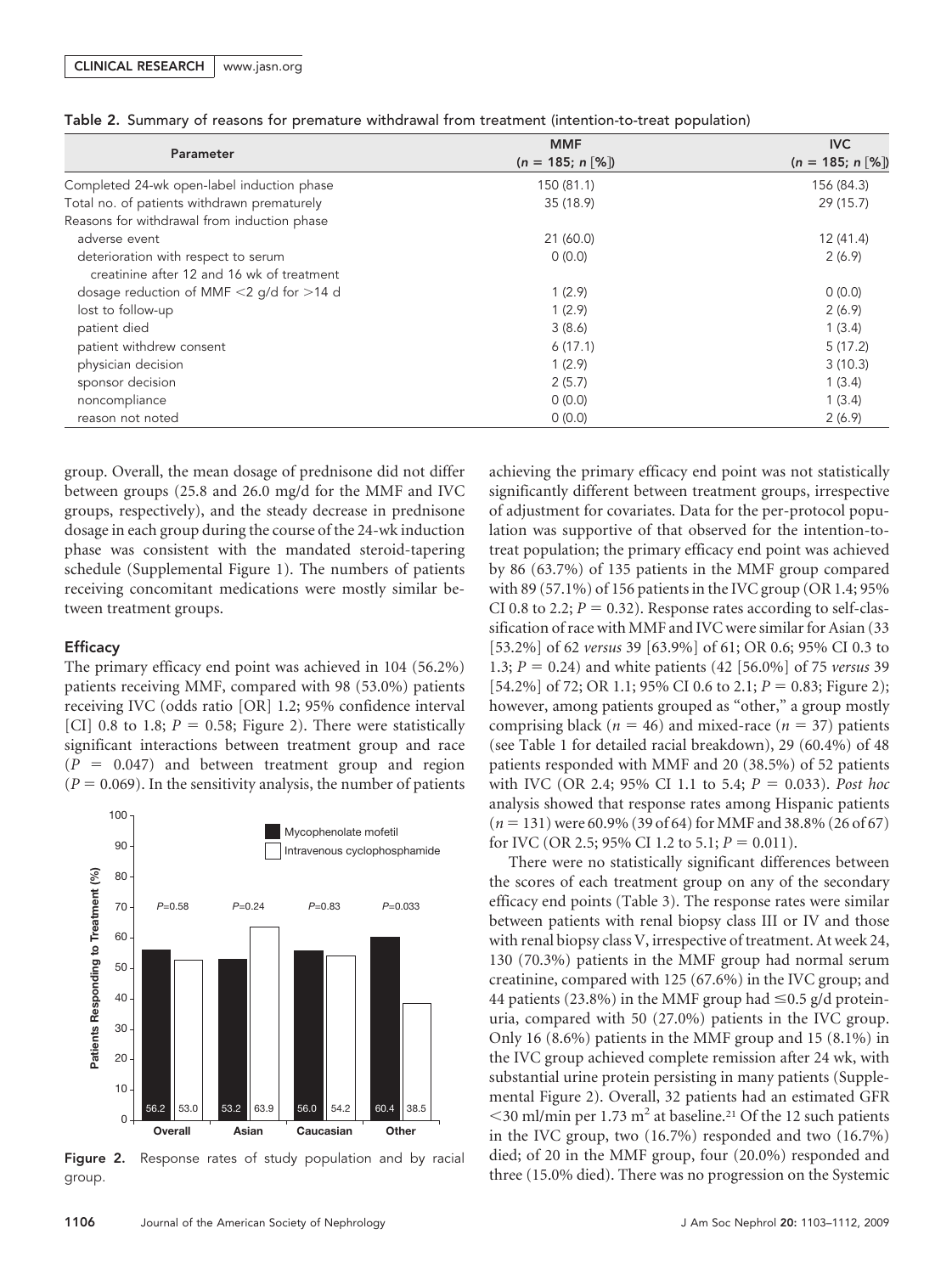Table 3. Summary of results of secondary efficacy end points<sup>a</sup>

| Parameter                                              | <b>MMF</b>                   | <b>IVC</b>               |                                   |
|--------------------------------------------------------|------------------------------|--------------------------|-----------------------------------|
|                                                        | $(n = 185)$                  | $(n = 185)$              | Odds Ratio (95% CI)               |
| Responders with renal biopsy class III or IV           | 88 (56.4) <sup>b</sup>       | 83 $(53.9)^c$            | 1.1 (0.7 to 1.8)                  |
| Patients with renal biopsy class V                     | 16 $(55.2)^d$                | 15 $(48.4)$ <sup>e</sup> |                                   |
| Renal remission criterion met                          |                              |                          | Treatment difference (% [95% CI]) |
| serum creatinine                                       | 130 (70.3)                   | 125 (67.6)               | $2.7$ (-6.7 to 12.1)              |
| urine protein                                          | 44 (23.8)                    | 50(27.0)                 | $-3.2$ ( $-12.1$ to 5.6)          |
| urine sediment                                         | 58 (31.4)                    | 44 (23.8)                | $7.6$ (-1.5 to 16.6)              |
| all three criteria                                     | 16(8.6)                      | 15(8.1)                  | $0.5$ (-5.1 to 6.2)               |
| Renal and extrarenal remission                         |                              |                          |                                   |
| complete absence of BILAG As and Bs                    | 54 $(29.7)^f$                | 45 $(24.9)$ <sup>g</sup> | 4.8 (4.3 to 14.0)                 |
| SELENA-SLEDAI                                          |                              |                          | Difference between means (95% CI) |
| change in score from baseline to end point             | $-6.2 \pm 10.1$ <sup>h</sup> | $-6.6 \pm 8.0^{\circ}$   | $0.41$ (-1.48 to 2.30)            |
| (mean $\pm$ SD)                                        |                              |                          |                                   |
| Anti-dsDNA                                             |                              |                          |                                   |
| patients with dsDNA >60 IU/ml at baseline <sup>j</sup> | 117 $(67.2)^k$               | 124 (72.5)               |                                   |
| patients with dsDNA >60 IU/ml at end point             | 72 $(41.4)^k$                | 91 (53.2)                |                                   |
| C <sub>3</sub>                                         |                              |                          |                                   |
| patients with low C3 at baseline <sup>m</sup>          | $125 (71.0)^n$               | 139 $(79.9)^{k}$         |                                   |
| patients with low C3 at end point <sup>m</sup>         | $70(39.8)^n$                 | 90 $(51.7)^k$            |                                   |
| C <sub>4</sub>                                         |                              |                          |                                   |
| patients with low C4 at baseline <sup>o</sup>          | $104(59.1)^n$                | 125 (72.3) <sup>P</sup>  |                                   |
| patients with low C4 at end point <sup>o</sup>         | 51 $(29.0)^n$                | 72 (41.6) <sup>P</sup>   |                                   |

a Data are *n* (%), unless specified otherwise. BILAG, British Isles Lupus Assessment Group Scale; SELENA-SLEDAI, Safety of Exogenous Estrogens in Lupus Erythematosus National Assessment / Systemic Lupus Erythematosus Disease Activity Index.

 $$ 

 $c_n = 154$ .  $d_n = 29$ .  $e_n = 31.$  $f_n = 182.$  $9n = 181.$  $h_n = 179.$  $n = 178.$ The threshold >60 IU/ml was twice the upper limit of the range defined as normal.  $k_n = 174$ .  $n = 171.$ 

 $m$ Low C3 was defined as <0.9 g/L.

 $n = 176$ .

<sup>o</sup>Low C4 was defined as <0.16 g/L in one laboratory and <0.10 g/L in the other; each patient's baseline and end point samples were analyzed at the same laboratory.

 $Pn = 173$ .

Lupus International Collaborating Clinics damage index in either patient group.

## Adverse Events

Of the 184 patients treated with MMF and 180 with IVC, the proportions reporting adverse events (AEs) were similar (96.2% for MMF *versus* 95.0% for IVC; treatment difference 1.20%; 95% CI  $-3.02$  to 5.42%;  $P = 0.58$ ; Table 4). There were 40.6% more AEs in the IVC group (2088) than in the MMF group (1485) during the 24-wk treatment period. In both treatment groups, the most common types of AE were infections (68.5% with MMF; 61.7% with IVC; treatment difference 6.81%; 95% CI  $-2.96$  to 16.58%;  $P = 0.17$ ; Supplemental Table 1) and gastrointestinal disorders (61.4% with MMF; 66.7% with IVC). The most commonly reported AEs are shown in Table 4. There were 24 withdrawals (13.0% of patients) as a result of AEs in the MMF group compared with 13 (7.2%) in the IVC group (treatment difference 5.82%; 95% CI  $-0.34$  to  $11.99\%; P = 0.07$ .

In the safety population, 51 (27.7%) patients in the MMF group and 41 (22.8%) in the IVC group had at least one serious AE (treatment difference 4.90%; 95% CI  $-4.01$  to 13.81%;  $P =$ 0.28). The most commonly reported types of serious AEs in both groups were infections, occurring in 22(12.0%) patients with MMF and 18 (10.0%) patients with IVC; gastrointestinal disorders, occurring in eight (4.3%) patients with MMF and three (1.7%) patients with IVC; and renal and urinary disorders, occurring in eight (4.3%) patients with MMF and three (1.7%) patients with IVC.

There were nine deaths in the MMF group and five in the IVC group. In the MMF group (treatment difference 2.11%; 95% CI  $-1.82$  to 6.04%;  $P = 0.29$ ), seven deaths were due to infection and none were due to SLE, compared with two that were due to infections and two that were due to SLE in the IVC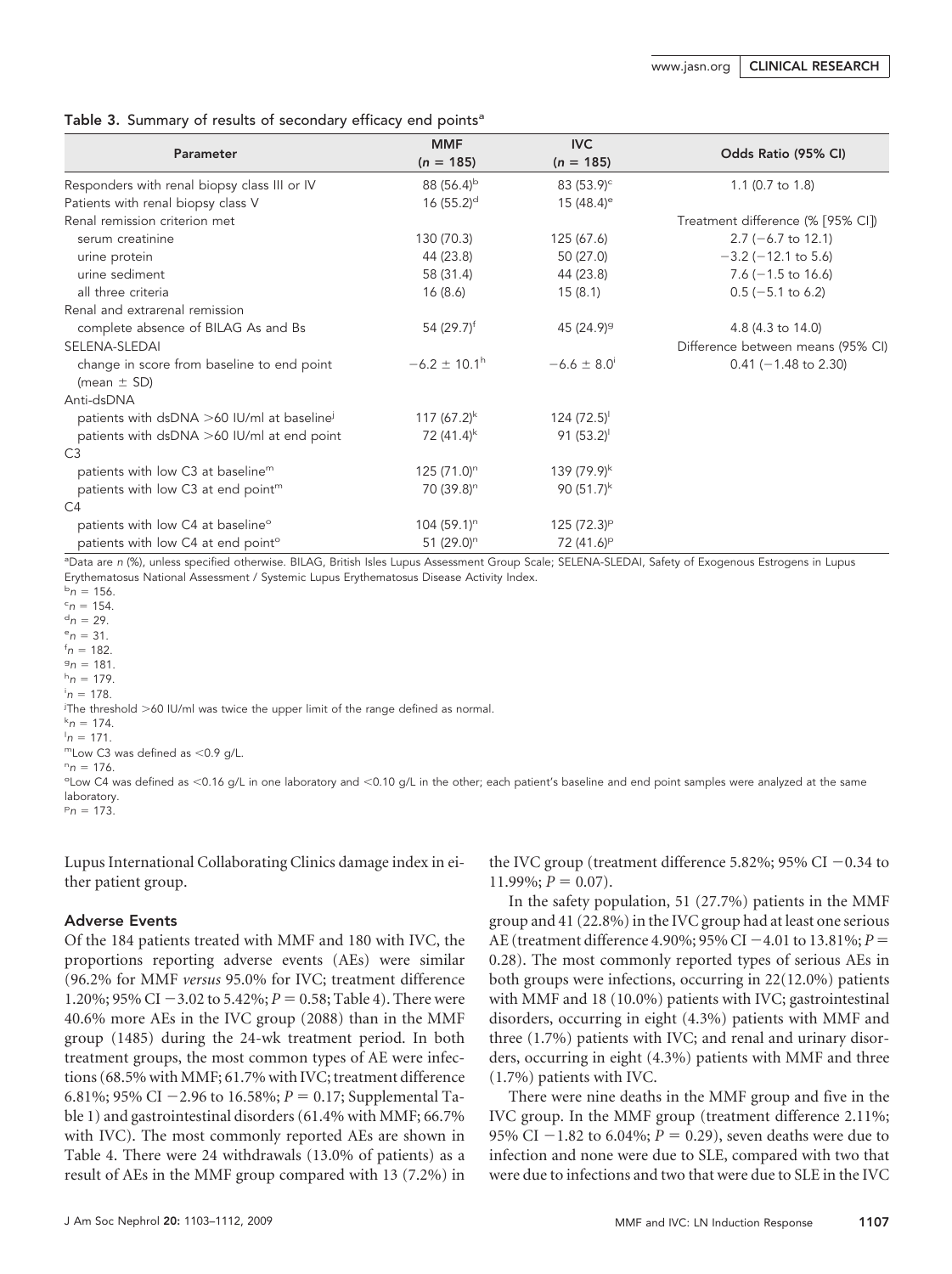| Parameter                      | <b>Patients Who Experienced</b><br>at Least One AE |                           |  |
|--------------------------------|----------------------------------------------------|---------------------------|--|
|                                | <b>MMF</b><br>$(n = 184)$                          | <b>IVC</b><br>$(n = 180)$ |  |
| Deaths                         | 9(4.9)                                             | 5(2.8)                    |  |
| Withdrawals as a result of AEs | 24 (13.0)                                          | 13(7.2)                   |  |
| All AEs                        | 177 (96.2)                                         | 171 (95.0)                |  |
| diarrhea                       | 52 (28.3)                                          | 23 (12.8)                 |  |
| headache                       | 38 (20.7)                                          | 47 (26.1)                 |  |
| peripheral edema               | 35 (19.0)                                          | 30(16.7)                  |  |
| arthralgia                     | 29 (15.8)                                          | 43 (23.9)                 |  |
| nausea                         | 27 (14.7)                                          | 82 (45.6)                 |  |
| hypertension                   | 26 (14.1)                                          | 25 (13.9)                 |  |
| nasopharyngitis                | 25 (13.6)                                          | 29 (16.1)                 |  |
| vomiting                       | 25 (13.6)                                          | 68 (37.8)                 |  |
| cough                          | 24 (13.0)                                          | 16(8.9)                   |  |
| anemia                         | 23 (12.5)                                          | 12(6.7)                   |  |
| alopecia                       | 20 (10.9)                                          | 64 (35.6)                 |  |
| abdominal pain                 | 19 (10.3)                                          | 13(7.2)                   |  |
| back pain                      | 19 (10.3)                                          | 16 (8.9)                  |  |
| muscle spasms                  | 19 (10.3)                                          | 17(9.4)                   |  |
| rash                           | 19 (10.3)                                          | 21 (11.7)                 |  |
| urinary tract infection        | 19 (10.3)                                          | 17 (9.4)                  |  |

Table 4. Incidences of adverse events reported by  $>10\%$ of patients<sup>a</sup>

group. In the MMF group, there were two deaths in Latin America and seven in Asia. In the IVC group, there were two deaths in North America, two in Asia, and one in Europe.

# **DISCUSSION**

In this study, MMF did not show superiority over IVC for the induction therapy of LN, as measured by renal response rate after 24 wk of treatment (95% CI 0.8 to 1.8;  $P = 0.58$ ). Interestingly, there was a statistically significant interaction between treatment group and race ( $P = 0.047$ ) and between treatment group and region ( $P = 0.069$ ). Results did not differ between treatment groups for any secondary renal or nonrenal efficacy end points. Serious AEs were reported at similar rates in the two treatment groups (95% CI  $-3.02$  to 5.42%;  $P = 0.58$ ), whereas the most common types of AE were infections (95%  $CI - 2.96$  to 16.58%;  $P = 0.17$ ). A total of 14 patients died during the study: Nine in the MMF group and five in the IVC group (95% CI  $-1.82$  to 6.04%;  $P = 0.29$ ). Seven deaths in the MMF group were due to infection and none were due to SLE, compared with two that were due to infections and two that were due to SLE in the IVC group. Treatment discontinuation owing to AEs was responsible for 24 study withdrawals in the MMF group and 13 in the IVC group.

Although meta-analyses of smaller studies<sup>17-19</sup> have suggested that more patients respond to MMF than to IVC, results from the large and racially diverse population of this study indicate that these drugs in combination with prednisone have similar efficacy in short-term induction therapy. The openlabel design of this study was chosen because the AE profiles of the two study drugs would interfere with attempted blinding; the randomization of patients to treatment groups should mitigate any potential bias produced as a result of this design.

Although the primary objective was not met, there were important differences across racial and ethnic groups, with more patients in the high-risk, nonwhite, non-Asian group responding to MMF than to IVC. Statistically significant interactions between treatment and race and between treatment and region were not explained by differences in disease characteristics at baseline between the subgroups. Subanalyses revealed that statistically significantly fewer patients responded to IVC than to MMF in the "other" group, most of whom were black or Latin American mixed race. Similarly, fewer Hispanic patients responded to IVC than to MMF. It has been reported that black and Hispanic patients are at an increased risk for aggressive disease.4,22 Furthermore, a greater prevalence of renal failure has been reported among black patients,<sup>23</sup> with genetic rather than socioeconomic factors believed to be a more likely cause. Conversely, environmental, socioeconomic/demographic, psychosocial, genetic, and clinical factors were thought to play an important role as determinants of ethnic differences observed in LN outcome.24 Socioeconomic and medical factors were largely controlled in the trial setting, and socioeconomic data were not recorded as part of this study; consequently, the impact of socioeconomic factors on the efficacy of therapeutic interventions for LN remains to be determined. The results of this study may support the clinical impression that the efficacy of IVC varies between racial and ethnic groups and that IVC is less effective in patients of African or Hispanic descent.3,22–26 In contrast, MMF has seemed to be consistently effective in all racial/ethnic groups. The wide variation in response by race/ethnicity for IVC may have been confounded by regional variations, possibly as a result of differences in clinical practice.

Data on response to any previous therapies were unavailable, so investigation was not possible into this potential source of bias; however, 50% of patients had received a diagnosis of  $LN < 1$  yr before enrollment. Complete remission rates were low for both treatments in comparison with previous randomized studies in Hong Kong and the United States, although the definitions of remission vary between studies.12,16 Persistent urine protein is common after 6 mo of treatment for severe LN, regardless of treatment regimen, and usually decreases further with continued follow-up.<sup>16,27</sup> The low remission rates across all of the racial/ethnic groups studied in the Aspreva Lupus Management Study (ALMS) highlight the need to investigate the ideal regimen and its duration in patients with LN. Parameters such as the duration of the induction phase and the response criteria were based on previously reported trials12,16,25,27,28; however, 24 wk may be too short to differentiate between the treatments, because the disease may continue to improve and AEs may continue to emerge.8 After the induction phase, patients who responded to treatment were randomly assigned again to receive double-blinded MMF or aza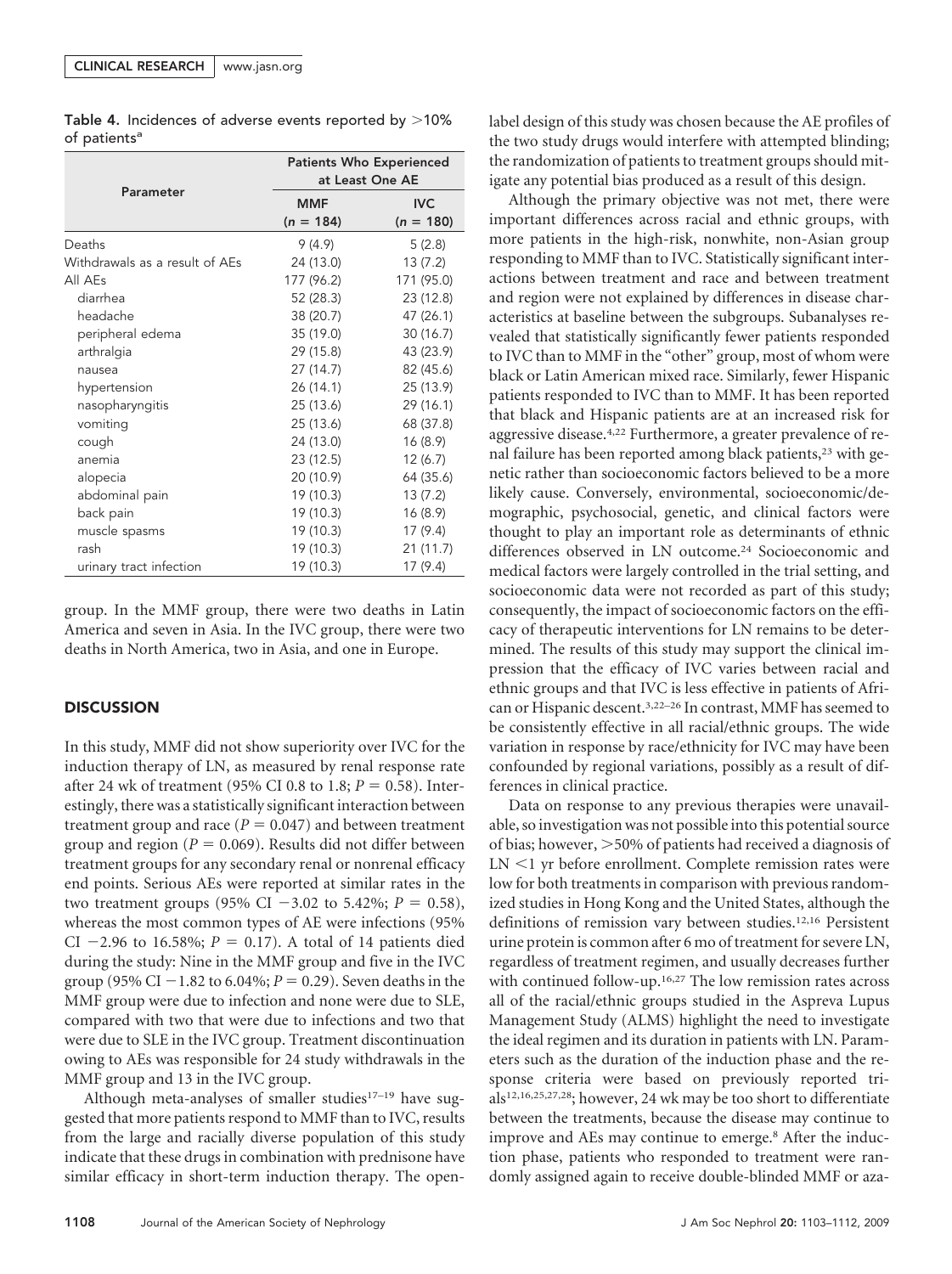thioprine in the maintenance phase, which remains in progress.

The overall AE profiles of both MMF and IVC in this study are consistent with previous studies<sup>12,16-19,25</sup>; however, differences in the relative proportions of patients reporting specific AEs in the two treatment groups in this study were apparent when compared with previously reported rates. For both treatments, the most common AEs were infections and gastrointestinal disorders, occurring in approximately two thirds of patients. Nausea and vomiting were the most common gastrointestinal disorder in patients with IVC, but diarrhea predominated with MMF. Alopecia, an undesirable AE in a disease that mainly affects young women, occurred mostly in the IVC group. It should be noted that, unlike the renal outcome measures, patients' reports of some AEs may have been influenced by the open-label trial design. During 24 wk, increased malignancy risk or gonadal toxicity with IVC was not expected.<sup>29-31</sup> These results will be examined in the ongoing maintenance phase of ALMS.

There were more deaths in the MMF group, contrasting with previous trials.<sup>12,14,16</sup> There seemed to be no single factor that led to death of these patients; however, especially in the Asian patients, a complex interaction between severe underlying lupus disease and the rapid deterioration in and late presentation of respiratory signs and symptoms may have led to particularly adverse outcomes. In some patients, this led to continued aggressive treatment of lupus with MMF and highdosage corticosteroids, which we speculate may have contributed to the overwhelming infection in patients whose immune status was unstable at study entry. The different infection rates and mortality data in ALMS compared with previous trials remain unexplained, but, clearly, these agents are potent immunosuppressants and infectious complications must be expected.

Examination of the data did not reveal an association of region, race, body weight, or body surface area with safety outcomes of either treatment group. Most patients who died had severe renal disease at baseline. Unlike previous studies, which excluded patients with substantially reduced GFR, ALMS included 32 patients with GFR  $\leq$ 30 ml/min per 1.73 m<sup>2</sup>.

In this induction phase of ALMS, one of the largest and most racially diverse studies of treatments for LN to date, the efficacy and tolerability of oral MMF during 6 mo did not differ from those of IVC, the current standard treatment; however, other measures of clinical effectiveness are important to clinicians and patients and may influence prescribing decisions. These include the convenience of twicedaily oral medication (MMF) *versus* a monthly infusion (IVC) and the impact on women of child-bearing age as a result of the potential of IVC to cause ovarian dysfunction. Neither of these was objectively addressed in this study because of the length of follow-up and limited health economic assessments undertaken. On the basis of these study data, physicians may consider MMF as an alternative therapy to IVC in induction treatment of LN.

### CONCISE METHODS

#### Design Overview

This was a prospective, randomized, open-label, parallel-group, multicenter study. Detailed methods of ALMS (protocol WX17801, registered at ClinicalTrials.gov, NIH registration no. NCT00377637) has been published.32 The study was conducted in accordance with the Declaration of Helsinki and the principles of Good Clinical Practice. The institutional review boards at all participating centers approved the protocol, and all patients provided written informed consent.

#### Setting and Participants

Patients ( $n = 370$ ) were enrolled at 88 centers in 20 countries in North America, Latin America, Asia, Australia, and Europe. Patients who were aged 12 to 75 yr and had a diagnosis of SLE (by American College of Rheumatology criteria33) were enrolled between July 27, 2005, and October 6, 2006. LN (active or active/chronic) was confirmed by kidney biopsy within 6 mo before randomization as International Society of Nephrology/Renal Pathology Society 2003 class III, IV-S or IV-G, V, III+V, or IV+V.<sup>20</sup> Patients with class III or V LN must have had proteinuria (at least 2 g/d), which was considered a clinically significant level of proteinuria, and might indicate a recent deterioration in renal function. Reasons for exclusion were treatment with MMF or IVC within the previous year, continuous dialysis for  $\geq$  wk before randomization or anticipated duration longer than 8 wk, pancreatitis, gastrointestinal hemorrhage within 6 mo or active peptic ulcer within 3 mo, severe viral infection, severe cardiovascular disease, bone marrow insufficiency with cytopenias not attributable to SLE, or current infection requiring intravenous antibiotics. Pulse intravenous corticosteroids were prohibited within 2 wk before first randomization and throughout the study. During the study, any drugs affecting the angiotensin system were taken at stable dosage. Detailed inclusion and exclusion criteria are given in Supplemental Table 2.

#### Randomization and Interventions

Patients were randomly assigned (1:1, stratified by race and biopsy class, nonblocked) to treatment with MMF or IVC by a central, computerized, interactive voice response system. Oral MMF was given twice daily, titrated from 0.5 g twice daily in week 1 and 1.0 g twice daily in week 2, to a target dosage of 1.5 g twice daily in week 3. Reduction was permitted to 2 g/d in response to AEs. IVC was given in monthly pulses of 0.5 to 1.0  $g/m^2$ , according to the modified NIH protocol.<sup>34</sup> Both groups received oral prednisone, with a defined taper from a maximum starting dosage of 60 mg/d. The induction phase was defined as 24 wk, because 24-wk response can predict disease outcome25,27 and minimize the risks for long-term AEs of IVC.30,34 After screening, randomization, and treatment initiation, patients were assessed at weeks 2 and 4 and then every 4 wk.

Patients were withdrawn at week 12 when their serum creatinine  $was \geq$ 30% above baseline on two successive measurements separated by at least 4 wk or when they required other immunosuppressive treatment. Patients could be withdrawn if the MMF dosage fell below 2 g/d for  $>$  14 d or was stopped for  $>$  7 d.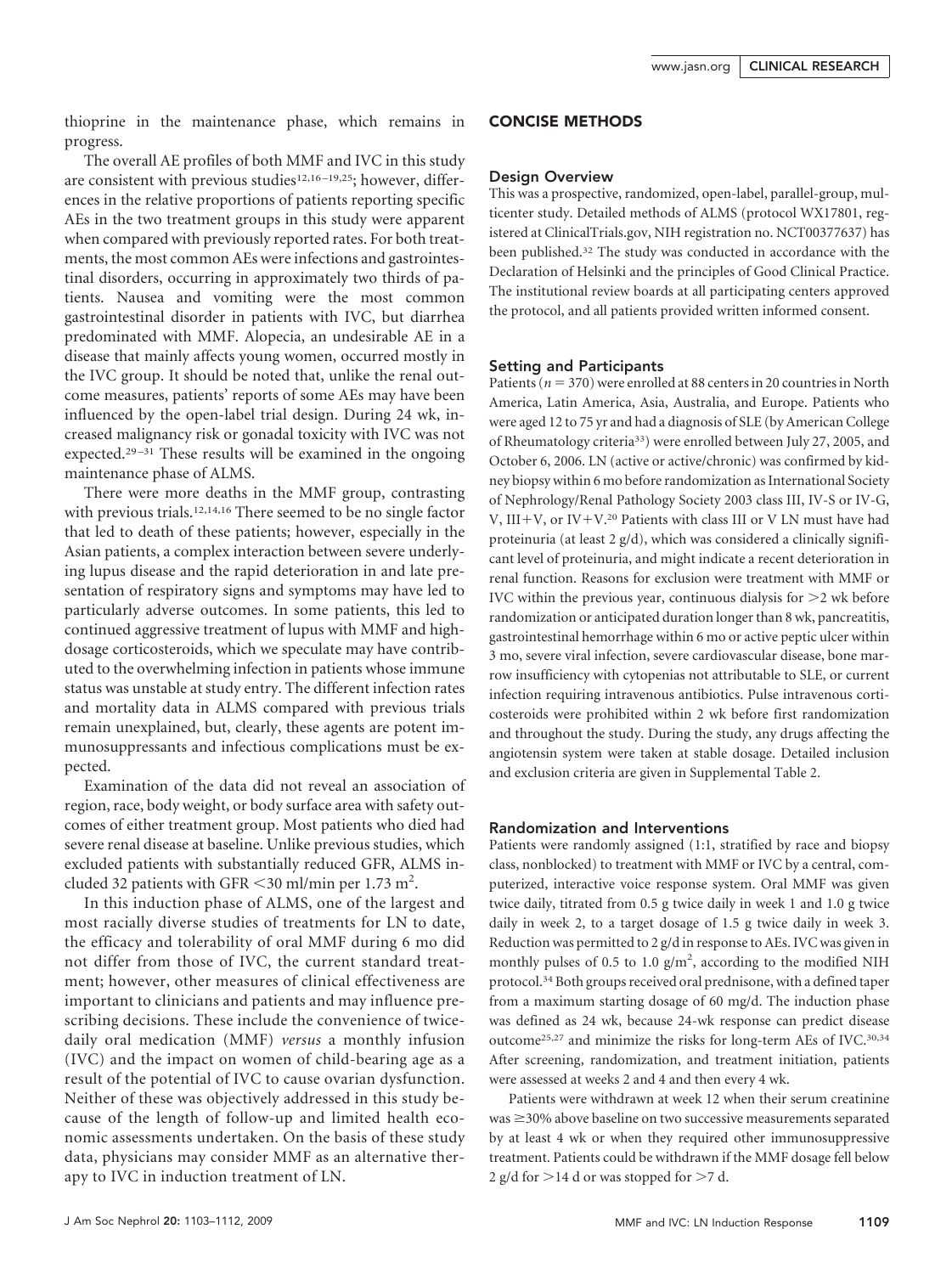## Outcome, Measurements, and Follow-up

The objective of this study was to test whether MMF was superior to IVC in the primary end point, namely the proportion of patients responding to treatment. Response was defined as a decrease in urine protein/creatinine ratio (P/Cr), calculated from a 24-h urine collection, to  $\leq$  3 in patients with baseline nephrotic range P/Cr ( $\geq$ 3), or by  $\geq$  50% in patients with subnephrotic baseline P/Cr (<3), and stabilization  $(\pm 25\%)$  or improvement in serum creatinine at 24 wk as adjudicated by a blinded Clinical Endpoints Committee. The 24-h urine collections were obtained at baseline and every 4 wk thereafter until completion of the 24-wk induction phase. Any patient who did not complete the 24-wk induction phase for any reason or who received pulse methylprednisolone therapy for major renal or extrarenal flare was classified as a nonresponder. Reasons for early withdrawal and hence nonresponse included AEs leading to withdrawal, intolerance of either therapy, or requirement to receive prohibited treatments. Assuming a 70% response rate, on the basis of previous studies,<sup>12,16</sup> a population of 358 patients was predicted to provide 90% power to detect a 15% difference between the groups, with a 0.05 level of significance.

Key secondary end points included the proportion of patients who achieved complete remission, defined as return to normal serum creatinine, urine protein  $\leq 0.5$  g/d, and inactive urinary sediment ( $\leq 5$ ) white blood cells per high-power field and  $\leq$ 5 red blood cells per high-power field, and a reading of lower than  $2+$  on dipstick and absence of red cell casts); proportion of patients who achieved any one of these renal outcomes; combined renal and extrarenal remission, defined as absence of A and B scores on the British Isles Lupus Assessment Group system; mean change on the Safety of Exogenous Estrogens in Lupus Erythematosus National Assessment/Systemic Lupus Erythematosus Disease Activity Index; and mean change on the Systemic Lupus International Collaborating Clinics–American College of Rheumatology damage index.

Safety assessments included the assessment of laboratory tests, vital signs, and spontaneous reporting of AEs. An independent Data and Safety Monitoring Board, comprising two physicians and one biostatistician, was convened every 3 mo to review study data on an ongoing basis.

#### Statistical Analysis

The primary end point analysis was performed on the intention-totreat population. Odds ratios were calculated using logistic regression models for response. Models included a term for treatment group and covariates of race (Asian, white, or other), class of disease (V or other), and location (United States/Canada, Asia, Latin America, or rest of world). In the initial, prospectively planned, primary efficacy analysis, interactions between treatment and these covariates were added and assessed at the 0.1 level. When the *P* value of the interaction term was  $\leq$ 0.10, the interaction for that term was explored. In a sensitivity analysis, the analysis of the primary efficacy end point was adjusted for age, gender, and nephrotic/subnephrotic proteinuria at entry (P/Cr ≥3 *versus* <3). Two-sided 95% CIs were calculated for secondary efficacy end points as descriptive analyses. Statistical analysis was performed using SAS software (SAS Institute, Cary, NC). *Post hoc* safety analyses were performed using a  $\chi^2$  test.

# ACKNOWLEDGMENTS

This study was sponsored by F Hoffman-La Roche Ltd./Inc./AG as part of the Aspreva Pharmaceuticals Corporation Rare Disease Program. The members of the ALMS Group take full responsibility for the contents of this article.

We thank Steven Nettler, MPH (Aspreva Pharmaceuticals Inc., Basking Ridge, NJ), for the statistical analysis, and Tim Koder and Phillippa Curran (Caudex Medical Ltd., Oxford, UK [supported by Aspreva Pharmaceuticals Inc.]) for editorial assistance with the preparation of the manuscript.

Data from the ALMS study have been published in abstract form at the following congresses: American Society of Nephrology, San Francisco, CA, October 31 through November 5, 2007 (abstract 555038); Abstracts of the American College of Rheumatology and Association of Rheumatology Health Professionals annual scientific meeting, Boston, MA, November 6 through 11, 2007, *Arthritis Rheum* Sep;56(9 Suppl): S35– 834, 2007; European Renal Association-European Dialysis and Transplant Association annual meeting, 2008, Stockholm, Sweden, May 10 through 13, 2008 (abstract 550516); EUROLUPUS 2008, Amsterdam, The Netherlands, May 7 through 10, 2008, *Lupus* 2008;17(5):455– 456 (abstract 023); European League Against Rheumatism 2007, Barcelona, Spain, June 13 through 16, 2007,*Ann Rheum Dis* 2007;66(Suppl II):606 (abstract 0757); European League Against Rheumatism 2008, Paris, France, June 11 through 14, 2008, *Ann Rheum Dis* 2008;67(Suppl II):493 (abstract 0794); and Asia Pacific League of Associations for Rheumatology 2008, Yokohama, Japan, September 23 through 27, 2008, *Int J Rheum Dis* 2008;11:A347 P2P007.

The ALMS investigators are Carlos Abud, Hospital Central Dr Ignacio Morones Prieto, Mexico; Sharon Adler, Harbor-UCLA Medical Center, Torrance, CA; Graciela Alarcón, University of Alabama, Birmingham, AL; Elisa Albuquerque, Hospital Universitário Pedro Ernesto-UERJ, Rio de Janeiro, Brazil; Fernando Almeida, Centro de Ciências Médicas e Biológicas de Sorocaba, São Paulo, Brazil; Alejandro Alvarellos, Hospital Privado SA, Córdoba, Argentina; Gerald Appel, Columbia University Medical Center, New York, NY; Hilario Avila, Hospital Civil de Guadalajara Dr Juan I. Menchaca, Guadalajara, Mexico; Cornelia Blume, Universitätsklinikum Düsseldorf, Düsseldorf, Germany; Ioannis Boletis, Laiko General Hospital, Athens, Greece; Alain Bonnardeaux, Polyclinique Medicale Concorde, Montreal, Canada; Alan Braun, Mercy Arthritis and Osteoporosis Center, Urbandale, IA; Jill Buyon, NYU Hospital for Joint Diseases, New York, NY; Ricard Cervera, Hospital Clinic i Provincial, Barcelona, Spain; Nan Chen, Ruijin Hospital, Shanghai, China; Shunle Chen, Renji Hospital, Shanghai, China; Gabriel Contreras, University of Miami, Miami, FL; António Gomes Da Costa, Hospital Santa Maria, Lisbon, Portugal; Razeen Davids, Tygerberg Academic Hospital, Cape Town, South Africa; David D'Cruz, St. Thomas' Hospital, London, UK; Enrique De Ramón, Hospital Universitário Carlos Haya, Malaga, Spain; Atul Deodhar, Oregon Health & Science University, Portland, OR; Mary Anne Dooley, University of North Carolina, Chapel Hill, NC; Andrea Doria, Universita` di Padova, Padova, Italy; Bertrand Dussol, Hôpital de la Conception, Marseille, France; Paul Emery, University of Leeds, Leeds, UK; Justus Fiechtner, Lansing, MI; Jürgen Floege, Universitätsklinikum Aachen, Aachen, Germany; Hilda Fra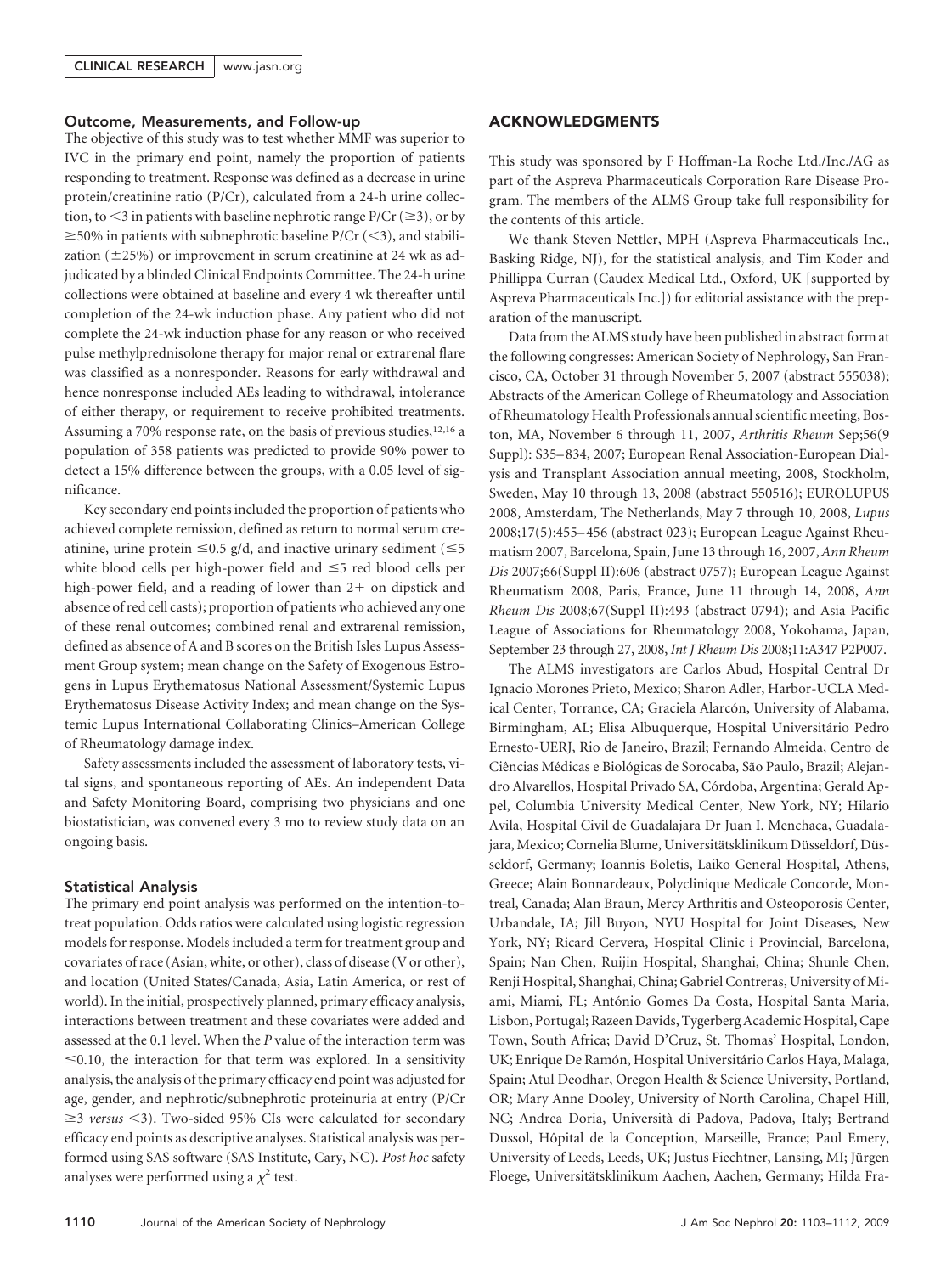goso-Loyo, Instituto Nacional de Ciencias Médicas y Nutrición Salvador Zubirán, Mexico; Richard Furie, North Shore-LIJ Health System, Lake Success, NY; Rozina Ghazalli, Penang Hospital, Penang, Malaysia; Cybele Ghossein, Northwestern University, Chicago, IL; Gary Gilkeson, Medical University of South Carolina, Charleston, SC; Ellen Ginzler, SUNY Downstate Medical Center, Brooklyn, NY; Caroline Gordon, University of Birmingham, Birmingham, UK; Jennifer Grossman, UCLA Medical Center, Los Angeles, CA; Jieruo Gu, The 3rd Affiliated Hospital of Sun Yat-Sen University, Guangzhou, China; Loïc Guillevin, Hôpital Cochin, Paris, France; Pierre-Yves Hatron, Hôpital Claude Huriez, Lille, France; Gisela Herrera, CIMA, San Jose, Costa Rica; Falk Hiepe, Charité-Universitätsmedizin Berlin, Berlin, Germany; Frederic Houssiau, Université Catholique de Louvain, Brussels, Belgium; Osvaldo Hübscher, Centro de Educación Médica e Investígaciones Clínicas, Buenos Aires, Argentina; Claudia Hura, San Antonio Kidney Disease Center Physicians Group, San Antonio, TX; Joshua Kaplan, University of Medicine and Dentistry of New Jersey, Newark, NJ; Gianna Kirsztajn, Escola Paulista de Medicina, Universidade Federal de São Paulo, São Paulo, Brazil; Emese Kiss, University of Debrecen Medical and Health Science Center, Debrecen, Hungary; Ghazali Ahmad Kutty, Hospital Selayang, Selangor, Malaysia; Maurice Laville, Hôpital Édouard Herriot, Lyon, France; Maria Lazaro, Fundacion CIDEA, Buenos Aires, Argentina; Oliver Lenz, University of Miami, Miami, FL; Leishi Li, Jinling Hospital, Nanjing, China; Liz Lightstone, Imperial College, Hammersmith Hospital, London, UK; Sam Lim, Emory University School of Medicine, Atlanta, GA; Michel Malaise, Centre Hospitalier Universitaire de Liège, Domaine Universitaire du Sart Tilman, Liege, Belgium; Susan Manzi, University of Pittsburgh, Pittsburgh, PA; Juan Marcos, Hospital Interzonal General de Agudos General San Martin, Buenos Aires, Argentina; Olivier Meyer, Hôpital Bichat-Claude Bernard, Paris, France; Pablo Monge, Centro Medico Integral, San Jose, Costa Rica; Saraladev Naicker, Johannesburg Hospital, Johannesburg, South Africa; Nathaniel Neal, Valerius Medical Group & Research Center of Greater Long Beach, Long Beach, CA; Michael Neuwelt, C. Michael Neuwelt, MD, Inc., San Leandro, CA; Kathy Nicholls, Royal Melbourne Hospital, Victoria, Australia; Nancy Olsen, University of Texas Southwestern Medical School, Dallas, TX; Jose Ordi-Ros, Hospital del Vall d'Hebron, Barcelona, Spain; Barbara Ostrov, Milton S. Hershey Medical Center, Penn State University School of Medicine, Hershey, PA; Manuel Pestana, Hospital Sao João, Porto, Portugal; Michelle Petri, Johns Hopkins University School of Medicine, Baltimore, MD; Gyula Pokorny, Albert Szent-Györgyi Medical University, Szeged, Hungary; Jacques Pourrat, Hôpital de Rangueil, Toulouse, France; Jiaqi Qian, Shanghai Second Medical University, Renji Hospital, Shanghai, China; Jai Radhakrishnan, Columbia-Presbyterian Medical Center, New York, NY; Brad Rovin, Ohio State University, Columbus, OH; Jorge Sánchez-Guerrero, Instituto Nacional de Ciencias Médicas y Nutrición Salvador Zubirán, México; Julio Sanchez Roman, Hospital Virgen del Rocio, Sevilla, Spain; Joseph Shanahan, Duke University Medical Center, Durham, NC; William Shergy, Rheumatology Associates of North Alabama, Huntsville, AL; Fotini Skopouli, Euroclinic of Athens, Athens, Greece; Alberto Spindler, Centro Medico Privado de Reumatologia, Tucuman, Argentina Christopher Striebich, University of Colorado Health Sciences Center, Aurora, CO; Robert Sundel,

Children's Hospital, Boston, MA; Charles Swanepoel, Groote Schuur Hospital, Cape Town, South Africa; Si Yen Tan, University Malaya Medical Centre, Kuala Lumpur, Malaysia; Guillermo Tate, Organización Médica de Investigación, Buenos Aires, Argentina; Vladimír Tesaŕ, Klinika Nefrologie, Všeobecná Fakultní Nemocnice, Prague, Czech Republic; Mohamed Tikly, Chris Hani Baragwanath Hospital, Johannesburg, South Africa; Haiyan Wang, The First Hospital Peking University, Beijing, China; Rosnawati Yahya, Hospital Kuala Lumpur, Kuala Lumpur, Malaysia; Xueqing Yu, The 3rd Affiliated Hospital of Sun Yat-Sen University, Guangzhou, China; Fengchun Zhang, Peking Union Medical College Hospital, Beijing, China; Diana Zoruba, Hospital Municipal de Vicente Lopez Prof. Dr. Bernardo Houssay, San Isidro, Argentina.

#### **DISCLOSURES**

This study was sponsored by the Aspreva Pharmaceuticals Corporation as part of the Roche-Aspreva collaboration agreement. G.B.A. has received honoraria (for lecturing) from Aspreva, served as a consultant for Aspreva, and received grants for ALMS. G.C. has received honoraria for traveling and lecturing from Roche. M.A.D. has served as a consultant for Teva and Aspreva; received honoraria from Aspreva; provided expert testimony for UCB; and received grants from Bristol-Myers Squibb, Aspreva, Amgen, and Roche. E.M.G. has received honoraria and grants from Aspreva. D.J. has received grants from Aspreva. N.S. is an employee of Aspreva.

## **REFERENCES**

- 1. Waldman M, Appel GB: Update on the treatment of lupus nephritis. *Kidney Int* 70: 1403–1412, 2006
- 2. Font J, Ramos-Casals M, Cervera R, García-Carrasco M, Torras A, Sisó A, Darnell A, Ingelmo M: Cardiovascular risk factors and the long-term outcome of lupus nephritis. *QJM* 94: 19–26, 2001
- 3. Dooley MA, Hogan S, Jennette C, Falk R: Cyclophosphamide therapy for lupus nephritis: Poor renal survival in black Americans. Glomerular Disease Collaborative Network. *Kidney Int* 51: 1188–1195, 1997
- 4. Barr RG, Seliger S, Appel GB, Zuniga R, D'Agati V, Salmon J, Radhakrishnan J: Prognosis in proliferative lupus nephritis: The role of socio-economic status and race/ethnicity. *Nephrol Dial Transplant* 18: 2039–2046, 2003
- 5. Austin HA III, Klippel JH, Balow JE, le Riche NG, Steinberg AD, Plotz PH, Decker JL: Therapy of lupus nephritis: Controlled trial of prednisone and cytotoxic drugs. *N Engl J Med* 314: 614–619, 1986
- 6. Steinberg AD, Decker JL: A double-blind controlled trial comparing cyclophosphamide, azathioprine and placebo in the treatment of lupus glomerulonephritis. *Arthritis Rheum* 17: 923–937, 1974
- 7. McCune WJ, Golbus J, Zeldes W, Bohlke P, Dunne R, Fox DA: Clinical and immunologic effects of monthly administration of intravenous cyclophosphamide in severe systemic lupus erythematosus. *N Engl J Med* 318: 1423–1431, 1988
- 8. Ioannidis JP, Boki KA, Katsorida ME, Drosos AA, Skopouli FN, Boletis JN, Moutsopoulos HM: Remission, relapse, and re-remission of proliferative lupus nephritis treated with cyclophosphamide. *Kidney Int* 57: 258–264, 2000
- 9. Petri M: Cyclophosphamide: New approaches for systemic lupus erythematosus. *Lupus* 13: 366–3671, 2004
- 10. Kuiper-Geertsma DG, Derksen RH: Newer drugs for the treatment of lupus nephritis. *Drugs* 63: 167–180, 2003
- 11. Robson R, Cecka JM, Opelz G, Budde M, Sacks S: Prospective regis-